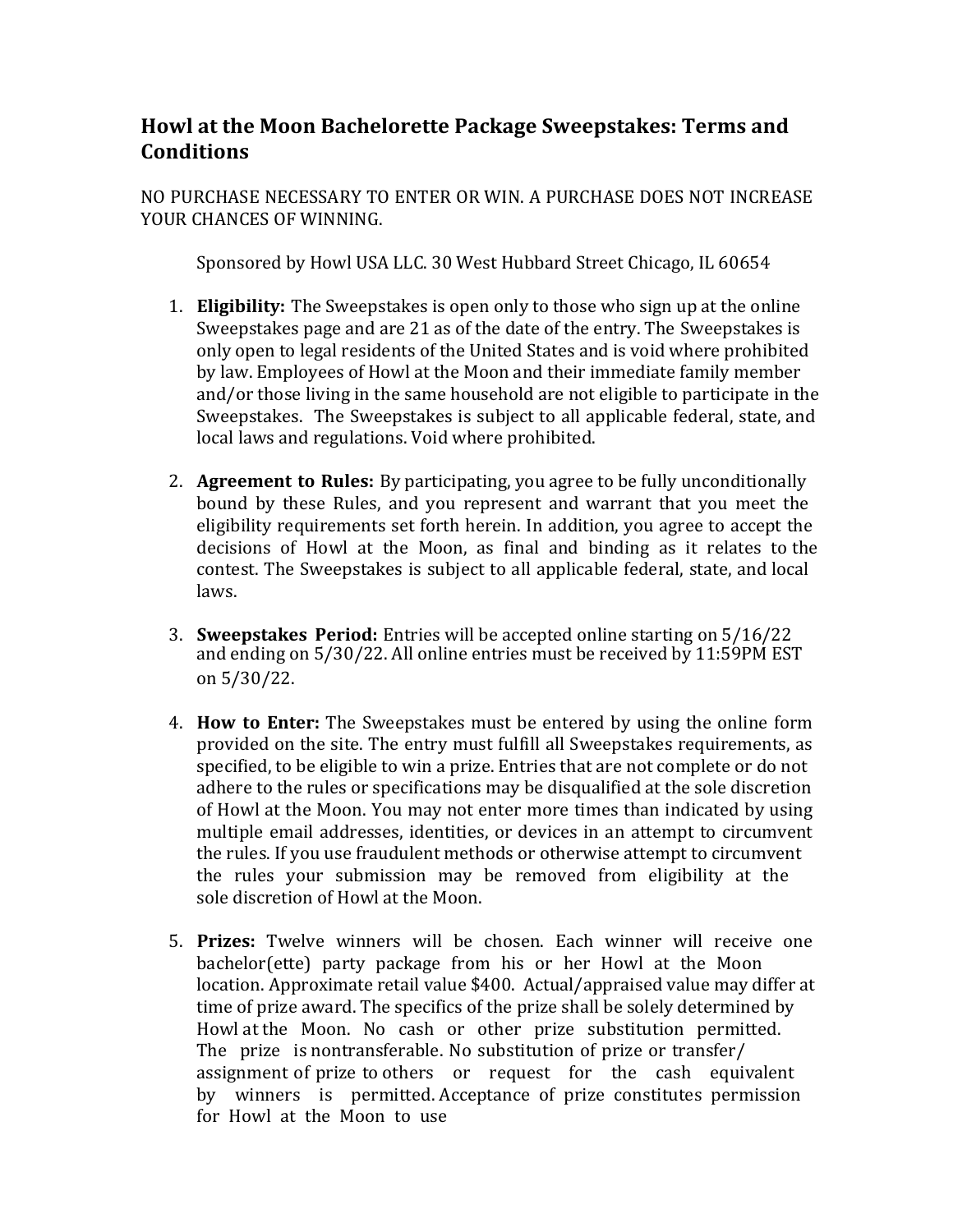winner's name, likeness, and entry for purposes of advertising and trade without further compensation, unless prohibited by law.

- 6. **Odds:** The odds of winning depend on the number of eligible entries received.
- 7. **Winner Selection and Notification:** The winner of the Sweepstakes will be selected in a random drawing. The winner will be notified via email to the email address they entered the Sweepstakes with within five (5) days following the winner selection. Howl at the Moon shall have no liability for a winner's failure to receive notices due to winner's spam, junk e-mail, or other security settings for winner's provision or incorrect or otherwise nonfunctioning contact information. If the selected winner cannot be contacted, is ineligible, fails to claim the prize within seven  $(7)$  days from the time award notification was sent, or fails to timely return a competed and executed declaration and releases as required, prize may be forfeited and an alternate winner selected.

The receipt by winner of the prize offered in this Sweepstakes is conditioned upon compliance with any and all federal and state laws and regulations. ANY VIOLATION OF THESE OFFICIAL RULES BY ANY WINNER WILL RESULT IN SUCH WINNER'S DISOUALIFICATION AS WINNER OF THE SWEEPSTAKES AND ALL PRIVELEGES AS WINNER WILL BE IMMEDIATELY TERMINATED.

- 8. **Rights Granted by you:** By entering this content you understand that Howl at the Moon, anyone acting on behalf of Howl at the Moon, or it's respective licensees, successors, and assigns will have the right, where permitted by law, without any further notice, review or consent to print, publish, broadcast, distribute, and use, worldwide in any media now known or hereafter in perpetuity and throughout the World. Your entry including, without limitation, the entry and winner's name, portrait, picture, voice, image, or statements about the Sweepstakes, and biographical information as news, publicity, or information, and for trade, advertising, public relations and promotional purposes without any further compensation.
- 9. **Terms:** Howl at the Moon reserves the right, in its sole discretion to cancel, modify, terminate, or suspend the Sweepstakes. Howl at the Moon reserves the right at its sole discretion to disqualify any individual who tampers or attempts to tamper with the entry process or the operation of the Sweepstakes or website, or violates these Terms & Conditions. By entering the Sweepstakes you agree to receive emails periodically from Howl at the Moon. You can opt-out of receiving this communication at any time by clicking the unsubscribe link in the email.